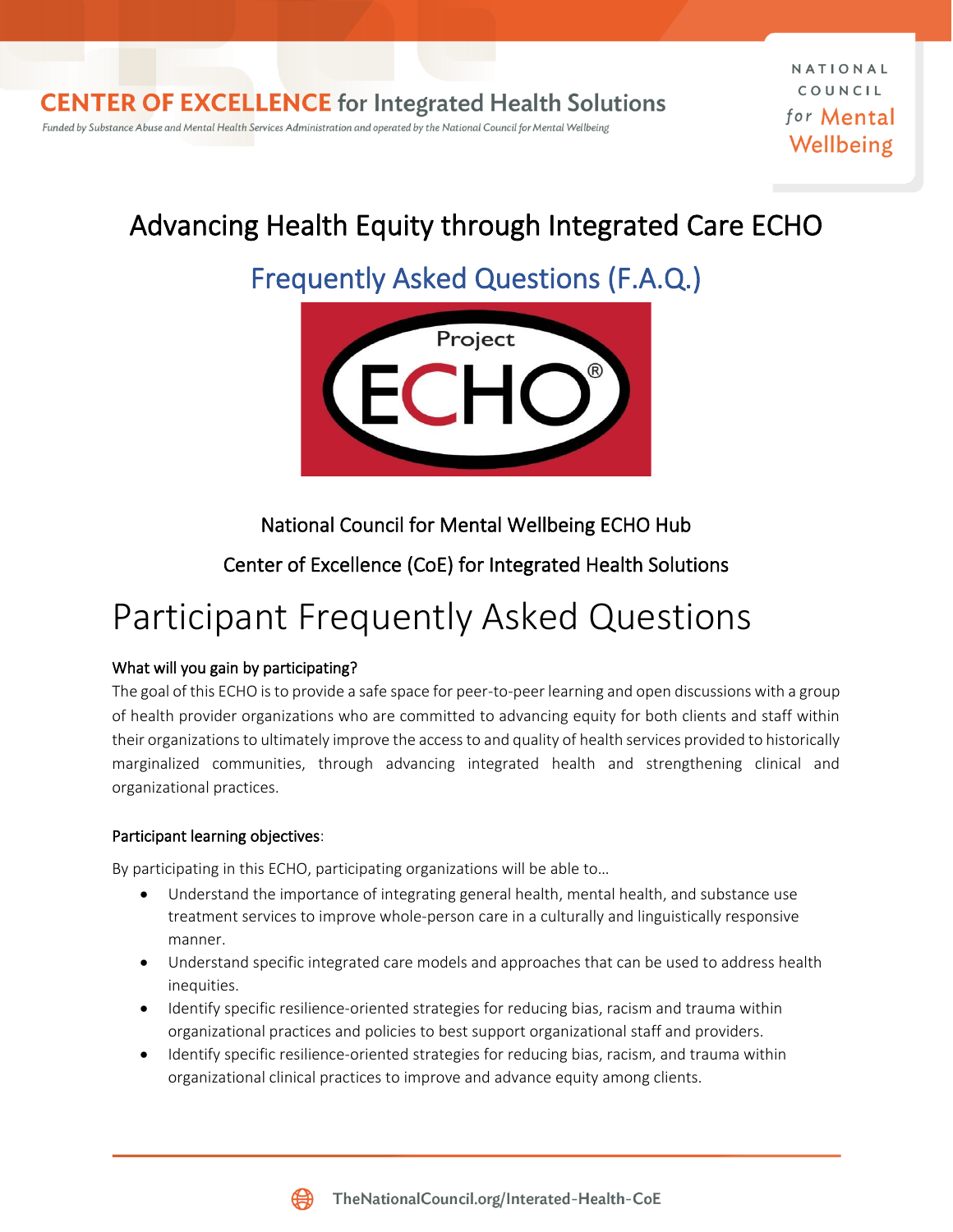Funded by Substance Abuse and Mental Health Services Administration and operated by the National Council for Mental Wellbeing

NATIONAL COUNCIL for **Mental** Wellbeing

- Understand and describe opportunities to provide culturally and linguistically appropriate services, including the organizational practices and policies needed to implement National Standards for Culturally and Linguistically Appropriate Services (CLAS) in health care.
- Understand how to describe and recognize moral injury and compassion fatigue within an organization's workforce and implement organizational strategies for shifting to a culture of compassion resilience and trauma-informed care.

#### Are there requirements for participating?

There are no costs associated with participating in this ECHO series.

- Correspondence & Attendance We ask that one staff member act as "team lead" and be responsible for correspondence with ECHO staff. We also ask that at least one member of the team attend and participate in all six 90-minute sessions occurring monthly from February to July.
- Session Participation Participants will also be asked to actively engage and participate in each session. Participants will also be asked to maintain an open mind and willingness to uphold the safe space practices established by faculty and facilitators during sessions.
- Case Presentation All participating organizations will be asked to submit one case presentation form describing their organization's experiences, challenges, and opportunities related to addressing or advancing health equity. This will allow participants to gather insightful feedback and guidance from other organizations and experts for how teams can advance equity efforts within their organizations. Organizations will be selected to present their case during a session to allow for dialogue, feedback and guidance from other participants and experts on how their organization can advance health equity in the specific case scenario presented.
- Surveys Participants will be asked to complete surveys before the ECHO series, during, and after the series ends, to assist the planning team in regularly improving and updating learning and engagement methods during this ECHO and for future ECHOs.

#### How will I receive the materials to prepare for each session?

1-2 days before each session, participants will receive the presentation slide deck along with any additional materials needed before each session. Participants will also receive the recording and survey after each session, along with any other resources reviewed and discussed.

#### Will I have a chance to provide feedback and share thoughts after each session?

Yes! Your feedback directly guides our direction and content shared on each session. All participants will be directed to complete a post-session survey after each ECHO session to share your feedback with us.